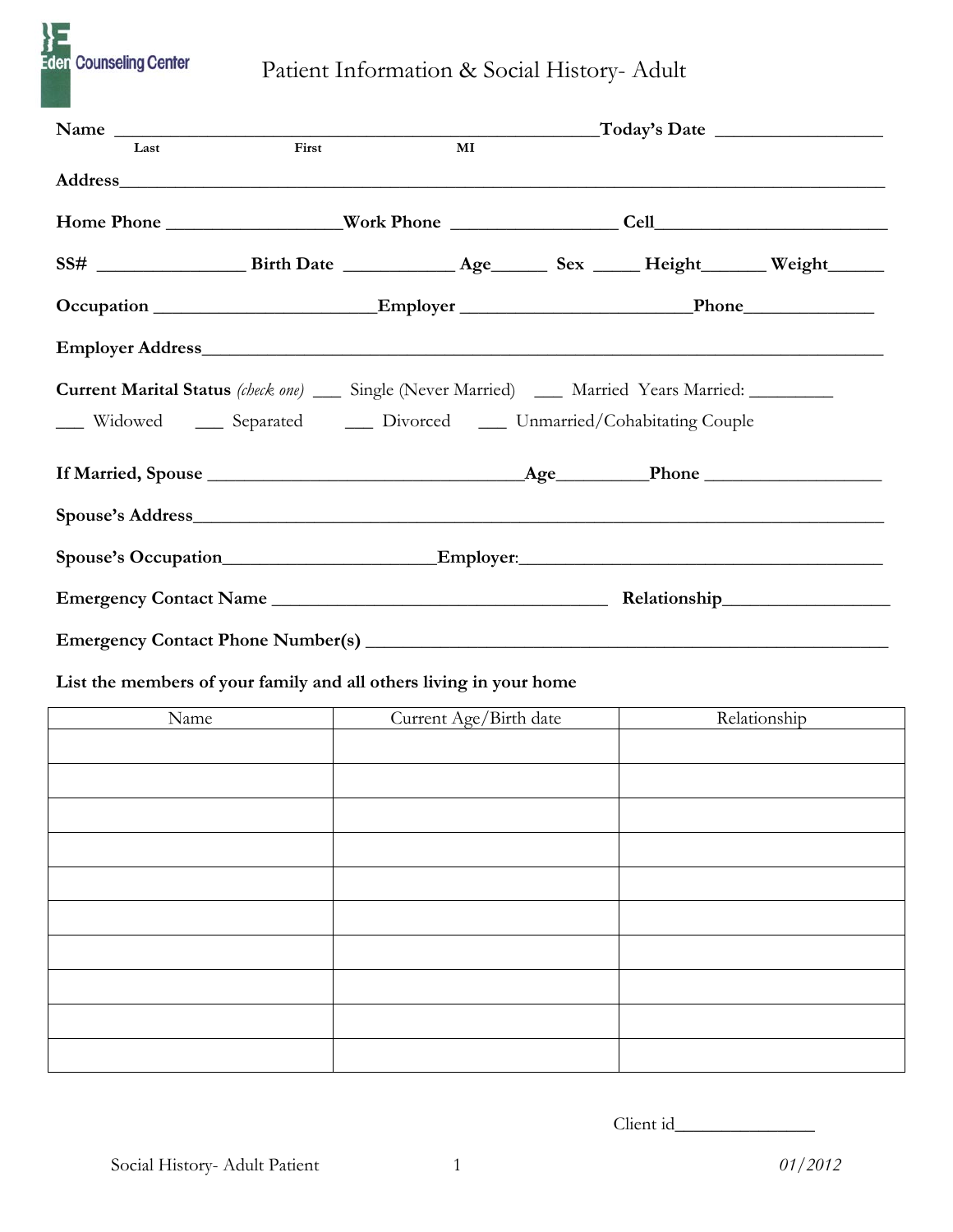# **Please check any of the following problems that pertain to you:**

| Nervousness<br>Sexual Problems<br>Finances<br>Anger<br>Stress<br>Legal Matters<br>Insomnia<br>Inferiority Feelings<br>Health Problems<br>Children | __Depression<br>Suicidal Thoughts<br>__Drug Use<br>_Self-Control<br>Work<br>$M$ emory<br>Tiredness<br>__Insomnia<br>$T$ emper<br>$\_\_$ Appetite | _Fears<br>_Separation<br>__Alcohol Use<br>__Unhappiness<br>Relaxation<br>Ambition<br><b>Making Decisions</b><br>Education<br>__Nightmares<br>Stomach Trouble                                | _Shyness<br>Divorce<br>Friends<br>$\_\_\$<br>Headaches<br>Energy<br>___Loneliness<br>Career Choices<br>__Marriage |
|---------------------------------------------------------------------------------------------------------------------------------------------------|--------------------------------------------------------------------------------------------------------------------------------------------------|---------------------------------------------------------------------------------------------------------------------------------------------------------------------------------------------|-------------------------------------------------------------------------------------------------------------------|
| <b>Bowel Troubles</b>                                                                                                                             | __Being a Parent                                                                                                                                 | $M_y$ Thoughts                                                                                                                                                                              |                                                                                                                   |
|                                                                                                                                                   |                                                                                                                                                  | <b>HEALTH HISTORY</b>                                                                                                                                                                       |                                                                                                                   |
|                                                                                                                                                   |                                                                                                                                                  |                                                                                                                                                                                             |                                                                                                                   |
|                                                                                                                                                   |                                                                                                                                                  |                                                                                                                                                                                             |                                                                                                                   |
|                                                                                                                                                   |                                                                                                                                                  |                                                                                                                                                                                             |                                                                                                                   |
|                                                                                                                                                   |                                                                                                                                                  |                                                                                                                                                                                             |                                                                                                                   |
|                                                                                                                                                   |                                                                                                                                                  | Do you have any allergies? __ No __ Yes If yes, describe _______________________                                                                                                            |                                                                                                                   |
|                                                                                                                                                   |                                                                                                                                                  | In the past 2 weeks were your sleep patterns (Check one) __ Typical or __ Unusual                                                                                                           | Check all that apply: _ Nightmares _ Insomnia _ Early morning waking _ Difficulty falling asleep _ Restless       |
|                                                                                                                                                   | Check all that apply: ______ 1-2 meals ______ 2-3 meals ______ snacks                                                                            | In the past 2 weeks were your daily eating habits (Check one) __ Typical or __ Unusual                                                                                                      |                                                                                                                   |
|                                                                                                                                                   |                                                                                                                                                  | Do you have any current or past eating disorders? __ No __ Yes If yes, explain______________________                                                                                        |                                                                                                                   |
| (Check one) _____ Never _____ Seldom _____ Often (6 times a year)                                                                                 |                                                                                                                                                  | Are you presently experiencing emotions and/or moods that affect your day to day functioning?<br>(Check all that apply) _____ Anxiety _____ Frustration _____ Manic states _____ Depression |                                                                                                                   |
| Previous Psychiatric or Psychological Services: ____Yes ___ No                                                                                    |                                                                                                                                                  | <b>COUNSELING HISTORY</b>                                                                                                                                                                   |                                                                                                                   |
|                                                                                                                                                   |                                                                                                                                                  |                                                                                                                                                                                             |                                                                                                                   |
|                                                                                                                                                   |                                                                                                                                                  |                                                                                                                                                                                             |                                                                                                                   |
|                                                                                                                                                   |                                                                                                                                                  |                                                                                                                                                                                             |                                                                                                                   |
|                                                                                                                                                   |                                                                                                                                                  |                                                                                                                                                                                             |                                                                                                                   |
|                                                                                                                                                   |                                                                                                                                                  |                                                                                                                                                                                             |                                                                                                                   |
|                                                                                                                                                   |                                                                                                                                                  |                                                                                                                                                                                             |                                                                                                                   |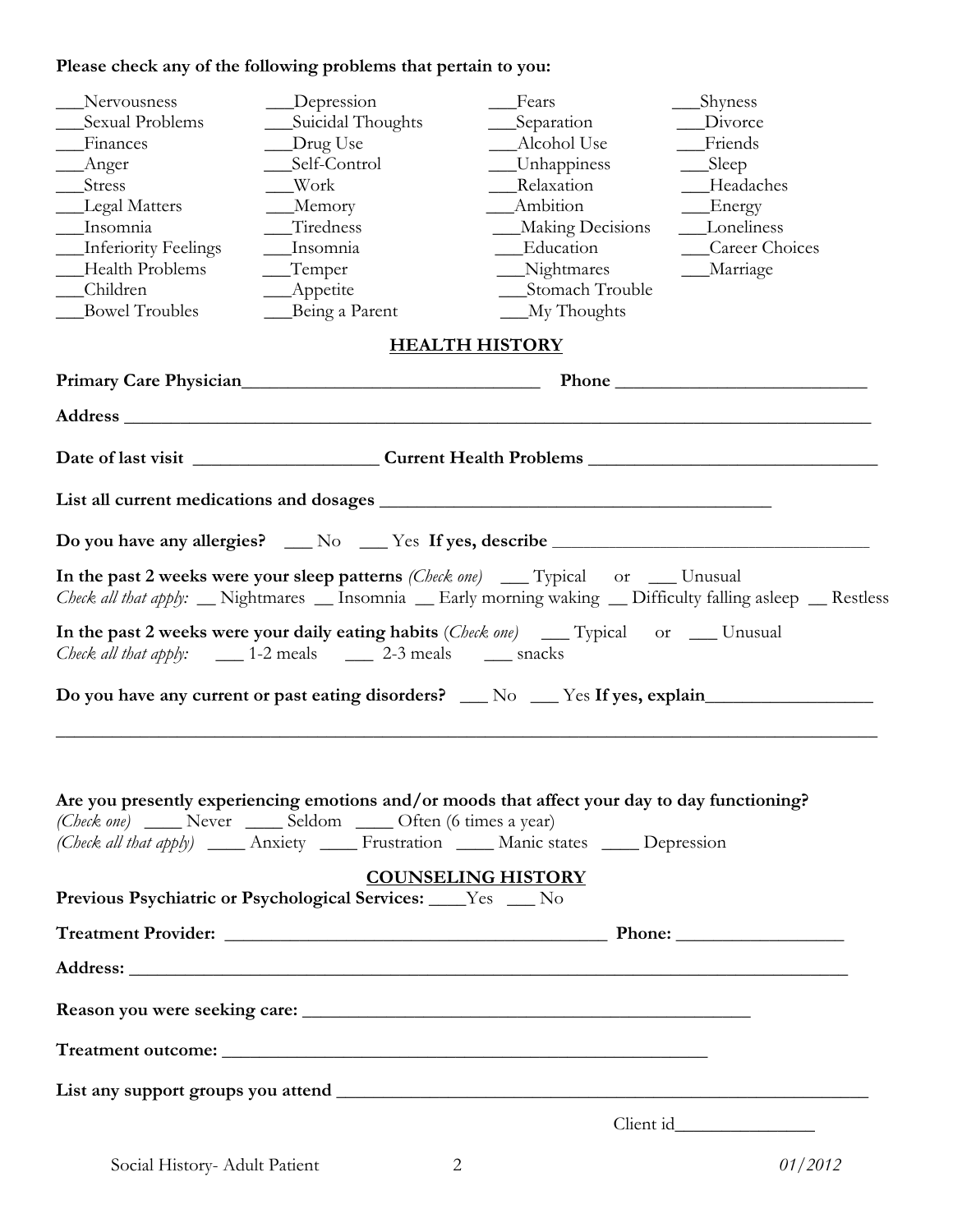| Is there a family history of (Check all that apply) _______ Alcoholism _______ Substance Abuse ______ Mental Illness |                                                                                                                                                                                                                                                                                                                     |                                        |                           |
|----------------------------------------------------------------------------------------------------------------------|---------------------------------------------------------------------------------------------------------------------------------------------------------------------------------------------------------------------------------------------------------------------------------------------------------------------|----------------------------------------|---------------------------|
|                                                                                                                      | Has anyone in your family been treated for a psychiatric disorder? _____ No _____ Yes If yes, explain____                                                                                                                                                                                                           |                                        |                           |
|                                                                                                                      |                                                                                                                                                                                                                                                                                                                     | <b>DRUG/ALCOHOL HISTORY</b>            |                           |
|                                                                                                                      | Have you ever used alcohol and/or drugs to change or alter your behavior or mood? __ No __ Yes                                                                                                                                                                                                                      |                                        |                           |
|                                                                                                                      | Have you ever been charged with DWI/DUI? __ No __ Yes If yes, please explain ___________                                                                                                                                                                                                                            |                                        |                           |
|                                                                                                                      | Complete the following for family members who use or have a history of alcohol/drug abuse                                                                                                                                                                                                                           |                                        |                           |
| <b>Family Member</b>                                                                                                 |                                                                                                                                                                                                                                                                                                                     | Substance Used Current Use (yes or no) | <b>Treatment Received</b> |
|                                                                                                                      | <b>FATHER:</b> Please answer questions as it was during your childhood<br>Emotional Health Good Fair Poor Physical Health Good Fair Poor<br>MOTHER: Please answer questions as it was during your childhood<br>With whom did you live during your childhood? _______________________Where did you grow up _________ | <b>FAMILY &amp; SOCIAL HISTORY</b>     |                           |
|                                                                                                                      | List brothers and sisters (including you) in birth order and give their current ages:<br><u> 1999 - Jan James James, martin amerikan personal (h. 1908).</u>                                                                                                                                                        |                                        |                           |
|                                                                                                                      | <b>Describe your childhood</b> (Check one) ______ Happy _____ Unhappy _____ Mixed<br>Explain explain and the set of the set of the set of the set of the set of the set of the set of the set of the set of the set of the set of the set of the set of the set of the set of the set of the set of the set of the  |                                        |                           |
|                                                                                                                      | Describe your adolescence (Check one) _____ Happy _____ Unhappy _____ Mixed                                                                                                                                                                                                                                         |                                        |                           |
|                                                                                                                      | Were you abused? __ No __ Yes (Check all that apply) __ physically __ emotionally __ verbally __ sexually                                                                                                                                                                                                           |                                        |                           |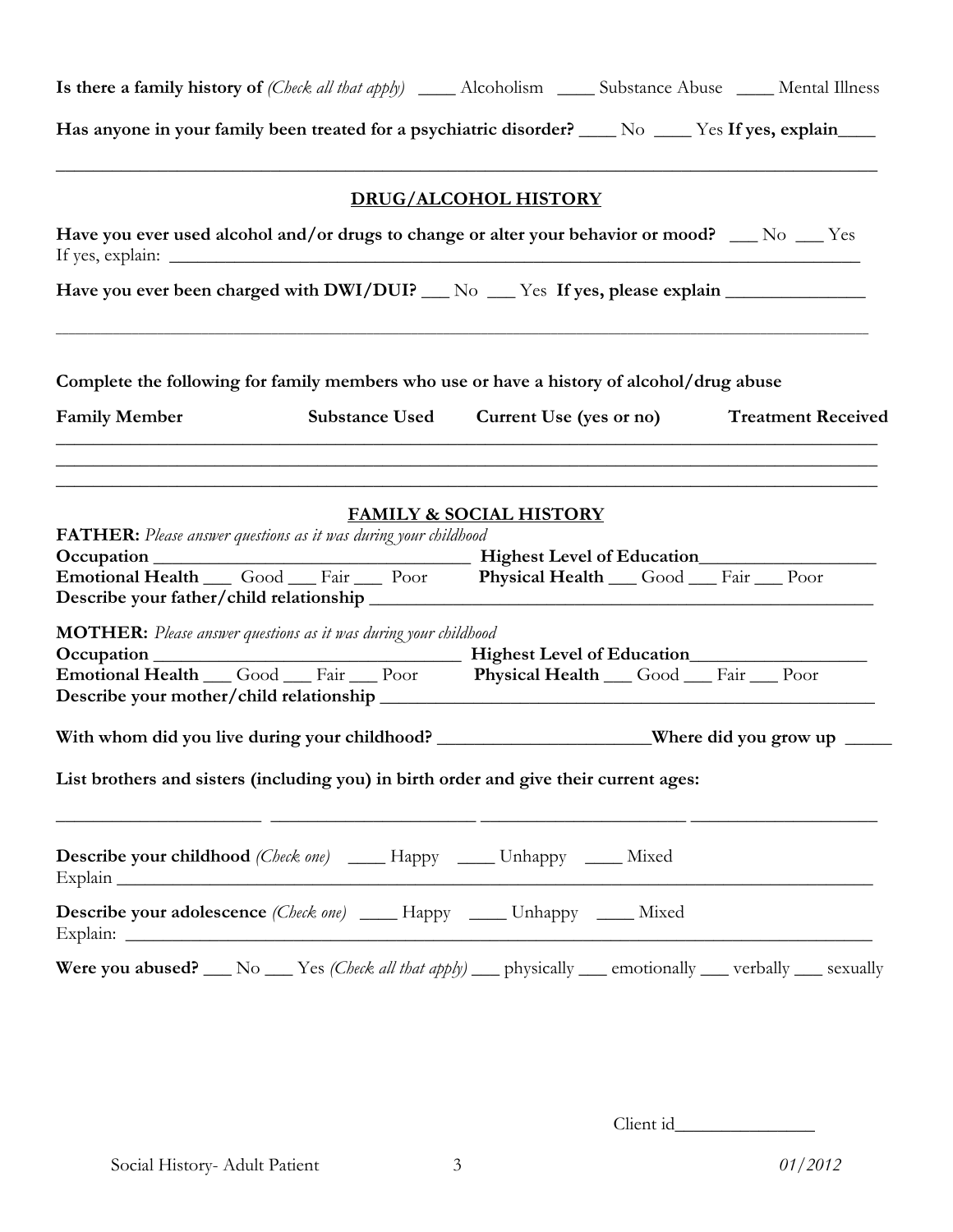## **EDUCATIONAL HISTORY**

**Indicate your highest level of education** \_\_\_\_\_\_\_\_\_\_\_\_\_\_\_\_\_\_\_\_\_\_\_\_\_\_\_\_\_\_\_\_\_\_\_\_\_\_\_\_\_\_\_\_\_\_\_\_\_\_\_\_\_\_

**Did you have difficulty in school?** \_\_\_ Yes \_\_\_ No If yes, explain\_\_\_\_\_\_\_\_\_\_\_\_\_\_\_\_\_\_\_\_\_\_\_\_\_\_\_\_\_\_\_\_\_

**Describe any specialized skills for which you have training, certification or licensure**

## **VOCATIONAL STATUS**

\_\_\_\_\_\_\_\_\_\_\_\_\_\_\_\_\_\_\_\_\_\_\_\_\_\_\_\_\_\_\_\_\_\_\_\_\_\_\_\_\_\_\_\_\_\_\_\_\_\_\_\_\_\_\_\_\_\_\_\_\_\_\_\_\_\_\_\_\_\_\_\_\_\_\_\_\_\_\_\_\_\_\_\_\_\_\_\_\_\_\_\_\_\_\_\_\_\_\_\_\_\_\_\_\_\_\_\_\_\_\_\_\_\_\_\_\_\_\_\_\_\_\_\_\_\_\_\_\_

**Describe your employment history for the past five years beginning with your current position**

| Employer                                                                  | Position | Time in Job | <b>Reason for leaving</b> |  |
|---------------------------------------------------------------------------|----------|-------------|---------------------------|--|
|                                                                           |          |             |                           |  |
|                                                                           |          |             |                           |  |
|                                                                           |          |             |                           |  |
| Describe any physical/emotional problems that prevent your being employed |          |             |                           |  |
|                                                                           |          |             |                           |  |

## **JOB PERFORMANCE**

**Has your employer or supervisor ever expressed any of the following concerns to you?** *(Check all that apply)*

\_\_\_\_ Missing too much work \_\_\_\_ Assigned tasks not completed \_\_\_\_ Irresponsibility \_\_\_\_ Poor/bad attitude \_\_\_\_ Difficulty getting along with others \_\_\_\_ Late too often \_\_\_\_ Attitude/behavior change \_\_\_\_ Difficulty getting along with supervisors \_\_\_\_ Increased errors

## **MILITARY HISTORY**

| Have you ever served in the military service? $\_\_\$ No $\_\$                 | $\mathsf{Y}\text{es}$ If yes when? From |
|--------------------------------------------------------------------------------|-----------------------------------------|
| Which branch                                                                   | Rank at discharge                       |
| Did you ever serve in combat? $\_\ N$ <sup>o</sup> $\_\_$ Yes If yes, describe |                                         |
|                                                                                |                                         |

## **LEGAL HISTORY**

\_\_\_\_\_\_\_\_\_\_\_\_\_\_\_\_\_\_\_\_\_\_\_\_\_\_\_\_\_\_\_\_\_\_\_\_\_\_\_\_\_\_\_\_\_\_\_\_\_\_\_\_\_\_\_\_\_\_\_\_\_\_\_\_\_\_\_\_\_\_\_\_\_\_\_\_\_\_\_\_\_\_\_\_\_\_\_\_\_\_\_\_\_\_\_\_\_\_\_\_\_\_\_\_\_\_\_\_\_\_\_\_\_\_\_\_\_\_\_\_\_\_\_\_\_\_\_\_\_\_

\_\_\_\_\_\_\_\_\_\_\_\_\_\_\_\_\_\_\_\_\_\_\_\_\_\_\_\_\_\_\_\_\_\_\_\_\_\_\_\_\_\_\_\_\_\_\_\_\_\_\_\_\_\_\_\_\_\_\_\_\_\_\_\_\_\_\_\_\_\_\_\_\_\_\_\_\_\_\_\_\_\_\_\_\_\_\_\_\_\_\_\_\_\_\_\_\_\_\_\_\_\_\_\_\_\_\_\_\_\_\_\_\_\_\_\_\_\_\_\_\_\_\_\_\_\_\_\_\_\_

Do you have any pending legal action? \_\_\_ No \_\_\_ Yes If yes, please explain \_\_\_\_\_\_\_\_\_\_\_\_\_\_\_\_\_\_\_\_\_\_\_\_\_\_\_\_\_\_\_\_\_\_

**Are you currently on probation and/or parole?** \_\_\_ No \_\_\_ Yes **If yes, please explain**\_\_\_\_\_\_\_\_\_\_\_\_\_\_\_\_

## **LEISURE, RECREATIONAL INTERESTS & HOBBIES**

| <b>Would you consider your life as</b> (Check Yes or No for each area) |                     |     |                     |        |    |
|------------------------------------------------------------------------|---------------------|-----|---------------------|--------|----|
| Work oriented Yes                                                      |                     | No. | Family oriented_    | Yes No |    |
| Self oriented                                                          | <b>Exercise</b> Yes | No  | People oriented     | $Y$ es | No |
| Leisure oriented Yes                                                   |                     | -No | Recreation oriented | Yes    | No |
| Activities you enjoy doing by yourself                                 |                     |     |                     |        |    |

Client id\_\_\_\_\_\_\_\_\_\_\_\_\_\_\_